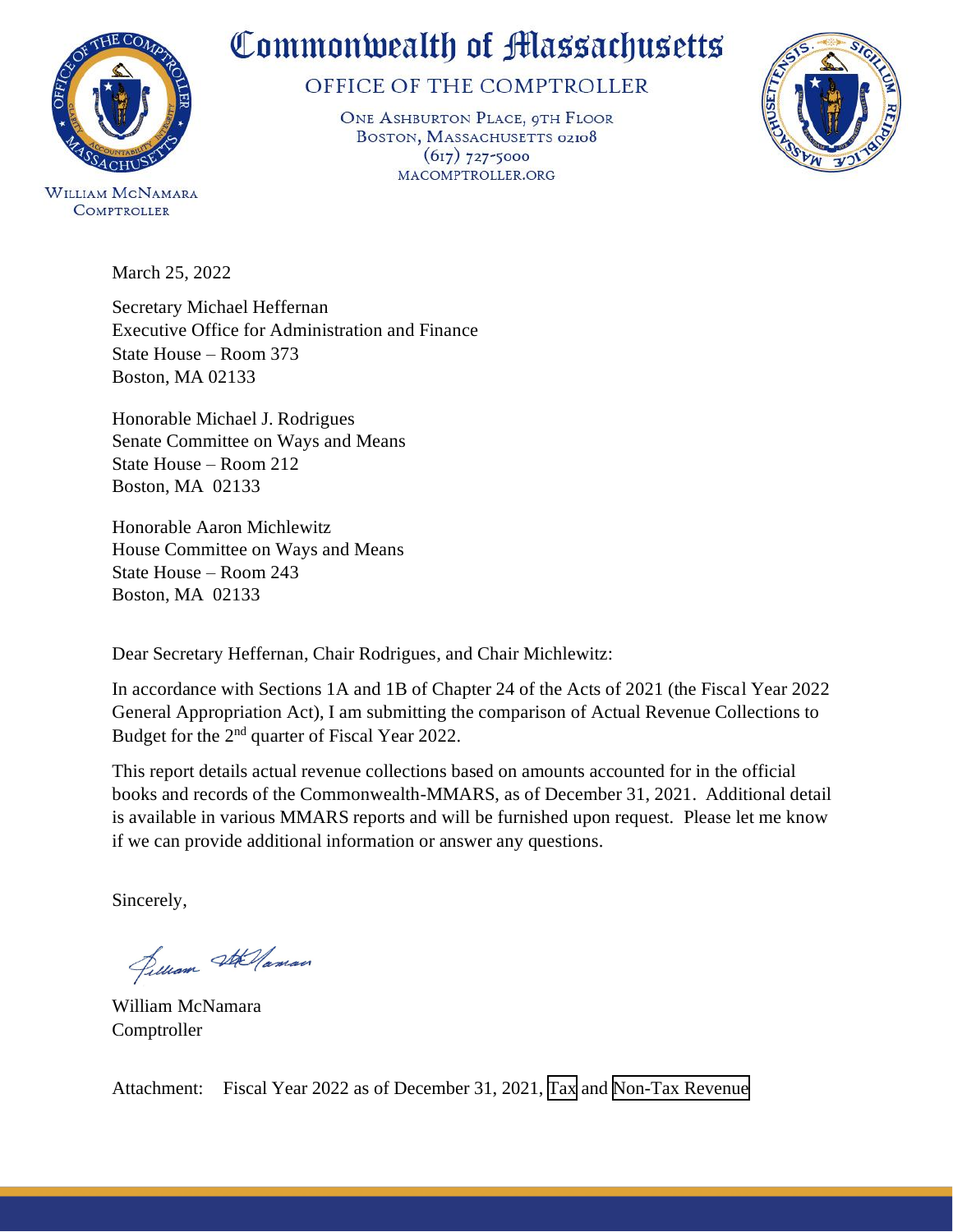Fiscal Year 2022 Q2 Tax and Non-Tax Revenue March 25, 2022 Page 2

Cc: Katherine O'Reilly, Budget Director, House Ways and Means Committee Christopher Marino, Budget Director, Senate Ways and Means Committee Catharine Hornby, Undersecretary, Executive Office for Administration and Finance Bran Shim, Assistant Secretary for Budget, Executive Office for Administration and Finance Jeffrey Shapiro, Esq., First Deputy Comptroller, Office of the Comptroller Pauline Lieu, Chief Financial Reporting Officer, Office of the Comptroller Amy Nable, General Counsel, Office of the Comptroller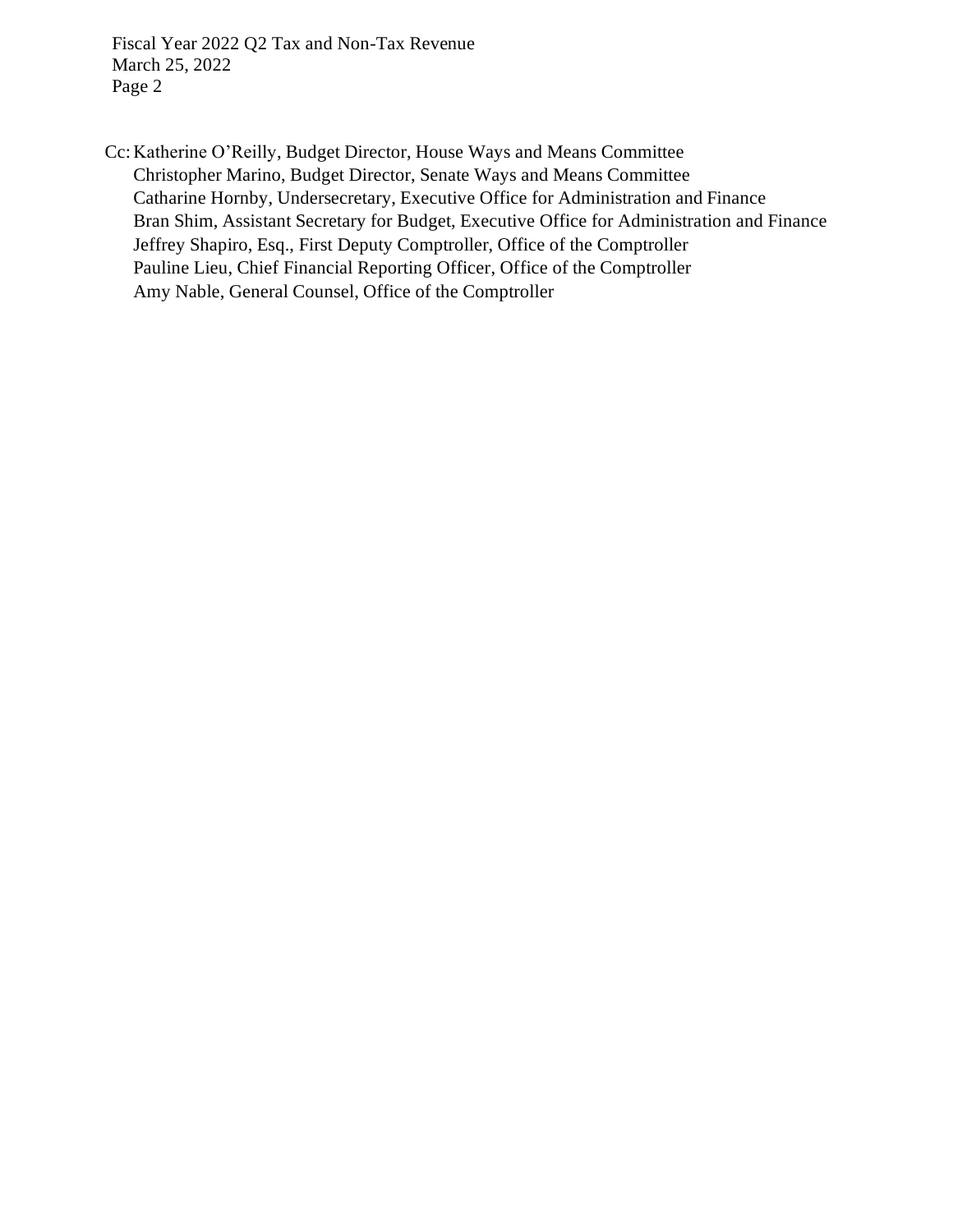Fiscal Year 2022 - Period 6

Revenue by Source (in thousands)

<span id="page-2-0"></span>

| <b>Revenue Source</b>                                                     | Revenue<br><b>Estimates Per</b><br>Chapter 24 of the<br>Acts of 2021 | <b>Actual Revenues</b><br>As of<br>December 31, 2021 | Actual as %<br>of Estimate |
|---------------------------------------------------------------------------|----------------------------------------------------------------------|------------------------------------------------------|----------------------------|
|                                                                           | \$<br>94,600                                                         | \$<br>51,311                                         | 54.2%                      |
|                                                                           | 304,800                                                              | 172,578                                              | 56.6%                      |
|                                                                           | 3,546,800                                                            | 1,851,694                                            | 52.2%                      |
|                                                                           | 334,100                                                              | 217,256                                              | 65.0%                      |
|                                                                           | 704,300                                                              | 524,811                                              | 74.5%                      |
|                                                                           | 36,300                                                               | 13,906                                               | 38.3%                      |
|                                                                           | 20,030,700                                                           | 9,909,431                                            | 49.5%                      |
|                                                                           | 602,100                                                              | 163,430                                              | 27.1%                      |
|                                                                           | 792,900                                                              | 372,249                                              | 46.9%                      |
|                                                                           | 124,700                                                              | 74,165                                               | 59.5%                      |
|                                                                           |                                                                      | 1,152                                                | N/A                        |
|                                                                           | 149,700                                                              | 121,640                                              | 81.3%                      |
|                                                                           | 5,762,100                                                            | 3,133,010                                            | 54.4%                      |
|                                                                           | 1,049,300                                                            | 701,910                                              | 66.9%                      |
|                                                                           | 962,200                                                              | 538,470                                              | 56.0%                      |
|                                                                           | 24,500                                                               | 5,164                                                | 21.1%                      |
|                                                                           | 21,500                                                               | 4,197                                                | 19.5%                      |
| Gross General Appropriation Act Revenue Forecast<br>Transfers off budget: | 34,540,600                                                           | 17,856,372                                           | 51.7%                      |
|                                                                           | (1,075,900)                                                          | (543, 438)                                           | 50.5%                      |
|                                                                           | (1,235,900)                                                          | (623, 438)                                           | 50.4%                      |
|                                                                           | (3,415,200)                                                          | (1,812,061)                                          | 53.1%                      |
| Excess Capital Gains to Stabilization Fund Transfer                       | (1,137,000)                                                          |                                                      | $0.0\%$                    |
|                                                                           | (63,100)                                                             |                                                      | 0.0%                       |
| Excess Capital Gains to SRB Trust Fund Transfer                           | (63,100)                                                             |                                                      | 0.0%                       |
| Excess Capital Gains to Pension Liability Fund Transfer                   | (24,500)                                                             | (5, 164)                                             | 21.1%                      |
|                                                                           |                                                                      |                                                      |                            |
|                                                                           | (7,014,700)                                                          | (2,984,102)                                          | 42.5%                      |
|                                                                           | 27,525,900                                                           | 14,872,270                                           | 54.0%                      |
|                                                                           | 14,027,600                                                           | 6,290,879                                            | 44.8%                      |
|                                                                           | 5,211,800                                                            | 2,317,969                                            | 44.5%                      |
|                                                                           | 3,296,500                                                            | 778,023                                              | 23.6%                      |
|                                                                           | 22,535,900                                                           | 9,386,871                                            | 41.7%                      |
|                                                                           | 50,061,800<br>- \$                                                   | \$<br>24,259,141                                     | 48.5%                      |

Note 1: Total taxes reported in this document does not include the following:

|                                                | 67.616  |  |
|------------------------------------------------|---------|--|
| Taxes credited to Community Preservation Fund  | 34,584  |  |
| Taxes credited to Commonwealth Care Trust Fund | 50.197  |  |
|                                                | 270,590 |  |
|                                                | 422,987 |  |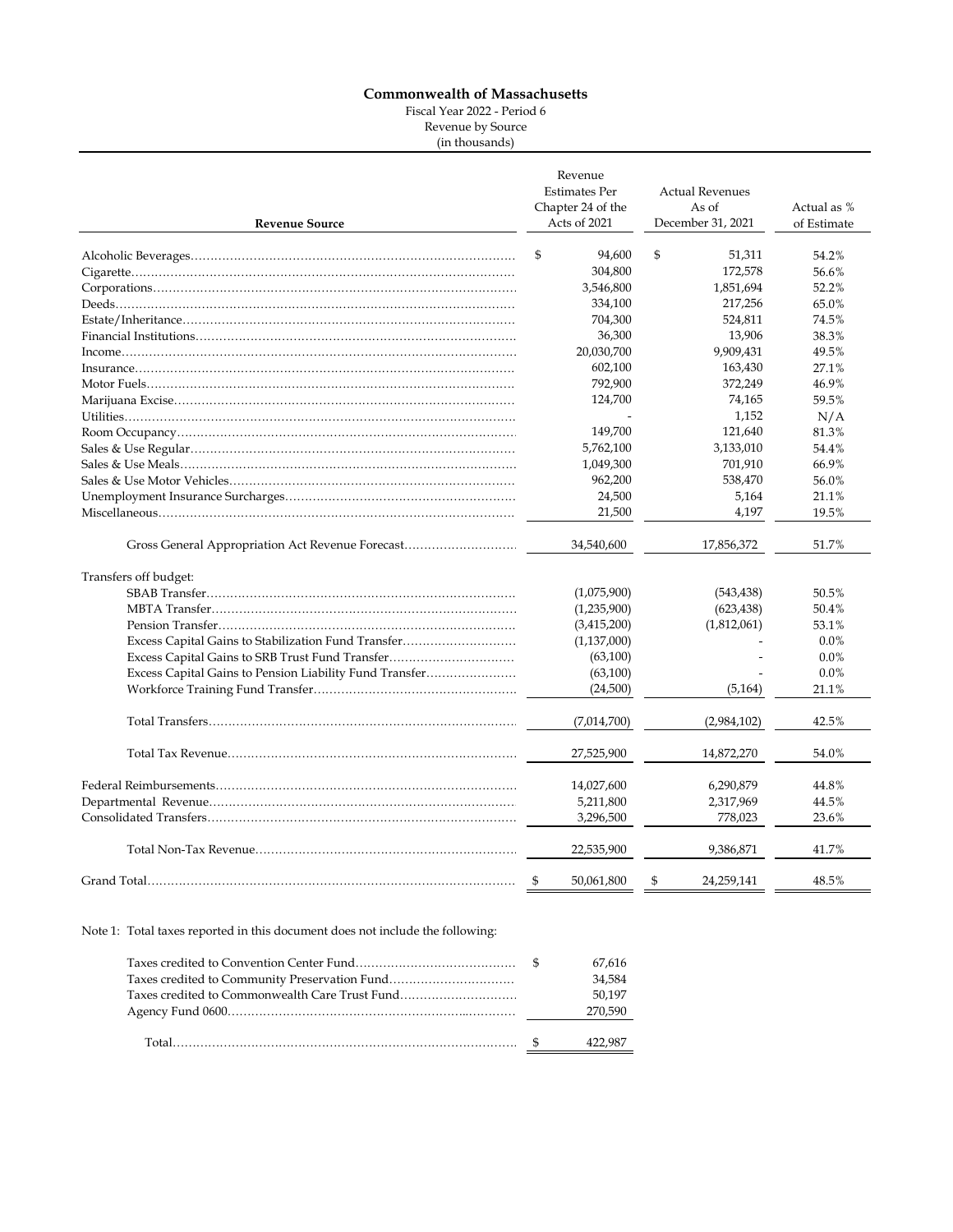Fiscal Year 2022 Period 6 - Non Tax Revenue

Executive Office Summary

(in thousands)

<span id="page-3-0"></span>

| Source                                                  | Revenue<br><b>Estimates Per</b><br>Chapter 24 of the<br>Acts of 2021 |            | <b>Actual Revenues</b><br>As of<br>December 31, 2021 | Actual as %<br>of Estimate |
|---------------------------------------------------------|----------------------------------------------------------------------|------------|------------------------------------------------------|----------------------------|
| Legislature (The General Court of Massachusetts)        | \$                                                                   |            | \$                                                   | $-$ %                      |
|                                                         |                                                                      | 84,691     | 32.704                                               | 38.6%                      |
|                                                         |                                                                      | 1,195      | 644                                                  | 53.9%                      |
|                                                         |                                                                      | 260,633    | 109,125                                              | 41.9%                      |
|                                                         |                                                                      | 1,947,549  | 326,507                                              | 16.8%                      |
|                                                         |                                                                      |            |                                                      | $-$ %                      |
|                                                         |                                                                      | 62,329     | 10,394                                               | 16.7%                      |
|                                                         |                                                                      | 41         | 32                                                   | 78.0%                      |
|                                                         |                                                                      | 2          |                                                      | $0.0\%$                    |
|                                                         |                                                                      | 105        | 3                                                    | 2.9%                       |
|                                                         |                                                                      | 35,262     | 6,903                                                | 19.6%                      |
|                                                         |                                                                      |            |                                                      | $-$ %                      |
|                                                         |                                                                      | 141,022    | 71,517                                               | 50.7%                      |
|                                                         |                                                                      |            |                                                      | $-$ %                      |
| Office of the Governor and Lieutenant Governor          |                                                                      | 7          |                                                      | 0.0%                       |
|                                                         |                                                                      | 1,226,094  | 282,195                                              | 23.0%                      |
| Executive Office for Administration and Finance         |                                                                      | 1,618,313  | 319,297                                              | 19.7%                      |
| Executive Office of Energy and Environmental Affairs    |                                                                      | 138,417    | 44,522                                               | 32.2%                      |
| Executive Office of Health and Human Services           |                                                                      | 15,446,150 | 7,329,509                                            | 47.5%                      |
| Executive Office of Technology Services and security    |                                                                      | 2,734      | 7,691                                                | 281.3%                     |
| Massachusetts Department of Transportation              |                                                                      | 667,000    | 334,307                                              | 50.1%                      |
| Massachusetts Commission Against Discrimination         |                                                                      | 4,030      | 2,644                                                | 65.6%                      |
|                                                         |                                                                      | 17,499     | 14,438                                               | 82.5%                      |
|                                                         |                                                                      | 2          | 2                                                    | 100.0%                     |
|                                                         |                                                                      | 368,314    | 277,259                                              | 75.3%                      |
|                                                         |                                                                      | 34,643     | 25,304                                               | 73.0%                      |
| Executive Office of Public Safety and Homeland Security |                                                                      | 244,688    | 60,650                                               | 24.8%                      |
| Executive Office of Housing and Economic Development    |                                                                      | 214,174    | 130,024                                              | 60.7%                      |
| Executive Office of Labor and Workforce Development     |                                                                      | 20,994     | 1,200                                                | 5.7%                       |
|                                                         |                                                                      |            |                                                      | $-$ %                      |
|                                                         | \$                                                                   | 22,535,888 | \$<br>9,386,871                                      | 41.7%                      |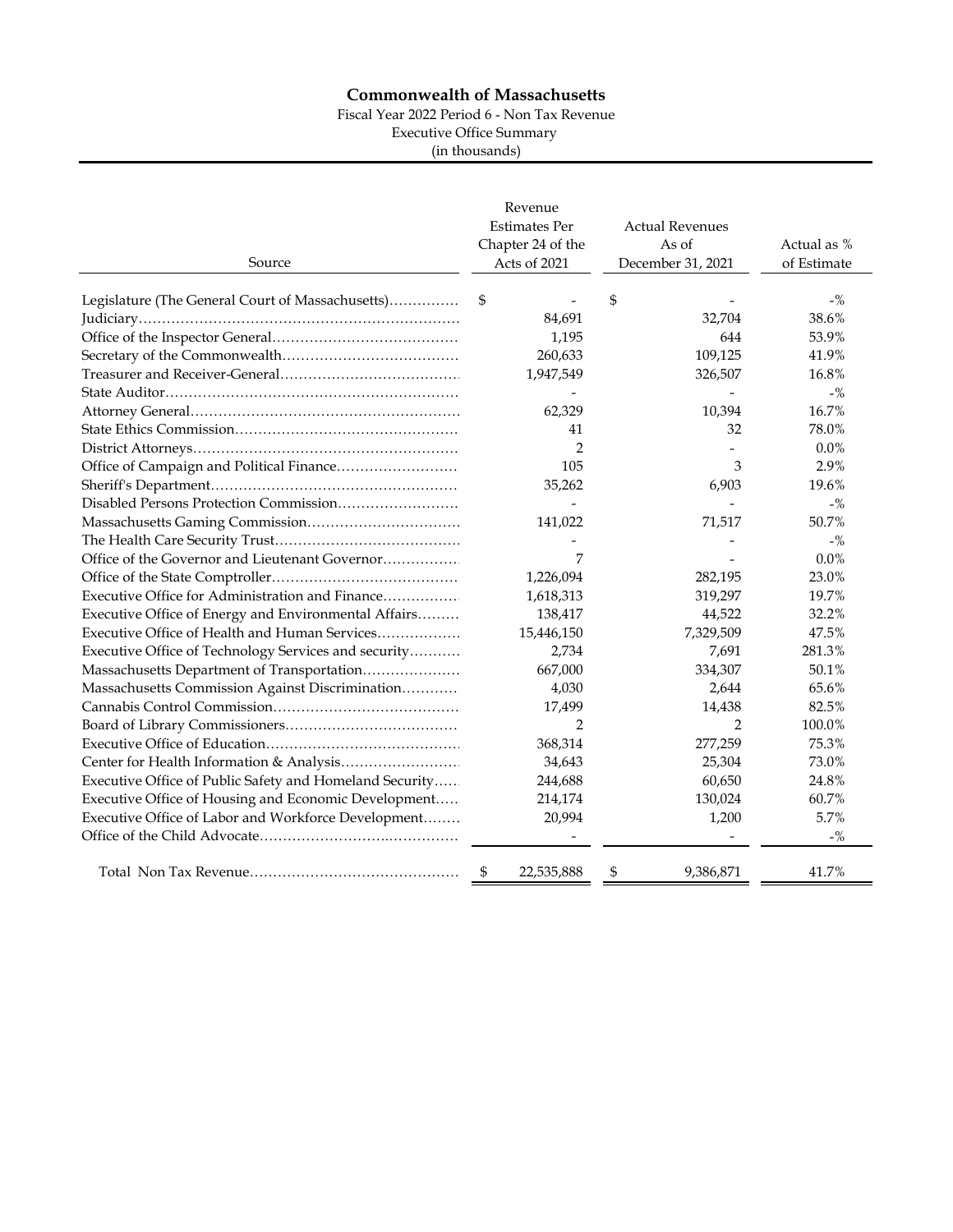Fiscal Year 2022 Period 6 - Non Tax Revenue

Departmental Summary

(in thousands)

| Cabinet | Departments                                                | Revenue<br><b>Estimates Per</b><br>Chapter 24 of the<br>Acts of 2021 | <b>Actual Revenues</b><br>As of<br>December 31, 2021 | Actual as %<br>of Estimate |
|---------|------------------------------------------------------------|----------------------------------------------------------------------|------------------------------------------------------|----------------------------|
| 01      |                                                            |                                                                      | \$                                                   | $-$ %                      |
| 02      | Judiciary:                                                 |                                                                      |                                                      |                            |
|         |                                                            | 310                                                                  | 113                                                  | 36.5%                      |
|         | <b>CIC</b>                                                 |                                                                      |                                                      | $-$ %                      |
|         | <b>CPC</b>                                                 | 5,018                                                                | 1,101                                                | 21.9%                      |
|         | <b>SJC</b>                                                 | 3,513                                                                | 607                                                  | 17.3%                      |
|         | TRC                                                        | 75,850                                                               | 30,883                                               | 40.7%                      |
|         |                                                            | 84,691                                                               | 32,704                                               | 38.6%                      |
|         |                                                            |                                                                      |                                                      |                            |
| 03      |                                                            | 1,195                                                                | 644                                                  | 53.9%                      |
| 05      |                                                            | 260,633                                                              | 109,125                                              | 41.9%                      |
|         |                                                            |                                                                      |                                                      |                            |
| 06      | Treasurer and Receiver-General:                            |                                                                      |                                                      |                            |
|         | ART                                                        | 16                                                                   | 18                                                   | 111.3%                     |
|         | LOT                                                        | 1,237,715                                                            | 299,981                                              | 24.2%                      |
|         | <b>TRE</b><br>Office of the Treasurer and Receiver-General | 709,818                                                              | 26,508                                               | 3.7%                       |
|         |                                                            | 1,947,549                                                            | 326,507                                              | 16.8%                      |
|         |                                                            |                                                                      |                                                      |                            |
| 07      |                                                            |                                                                      |                                                      | $-$ %                      |
| 08      |                                                            | 62,329                                                               | 10,394                                               | 16.7%                      |
| 09      |                                                            | 41                                                                   | 32                                                   | 78.0%                      |
|         |                                                            |                                                                      |                                                      |                            |
| 10      | District Attorneys:                                        |                                                                      |                                                      |                            |
|         | BER                                                        |                                                                      |                                                      | $-$ %                      |
|         | BRI<br><b>CPI</b>                                          |                                                                      |                                                      | $-$ %<br>$-$ %             |
|         | <b>DAA</b>                                                 |                                                                      |                                                      | $-$ %                      |
|         | EAS                                                        |                                                                      |                                                      | $-$ %                      |
|         | MID.                                                       | 2                                                                    |                                                      | 0.0%                       |
|         | <b>NFK</b>                                                 |                                                                      |                                                      | $-$ %                      |
|         | NOR                                                        |                                                                      |                                                      | $-$ %                      |
|         | <b>NWD</b>                                                 |                                                                      |                                                      | $-$ %                      |
|         | PLY                                                        |                                                                      |                                                      | $-$ %                      |
|         |                                                            |                                                                      |                                                      |                            |
|         |                                                            | 2                                                                    |                                                      | $0.0\%$                    |
| 11      |                                                            | 105                                                                  | 3                                                    | 2.9%                       |
|         |                                                            |                                                                      |                                                      |                            |
| 12      | Sheriff's Departments:                                     |                                                                      | 177                                                  | 8.4%                       |
|         | BSD<br><b>HSD</b>                                          | 2,100<br>307                                                         | 95                                                   | 30.9%                      |
|         | <b>NSD</b>                                                 |                                                                      |                                                      | $-$ %                      |
|         | <b>SDA</b>                                                 |                                                                      |                                                      | $-$ %                      |
|         | <b>SDB</b>                                                 | 1,929                                                                | 770                                                  | 39.9%                      |
|         | <b>SDC</b>                                                 | 1,051                                                                | 1,000                                                | 95.1%                      |
|         | <b>SDD</b>                                                 | 271                                                                  |                                                      | $0.0\%$                    |
|         |                                                            |                                                                      |                                                      |                            |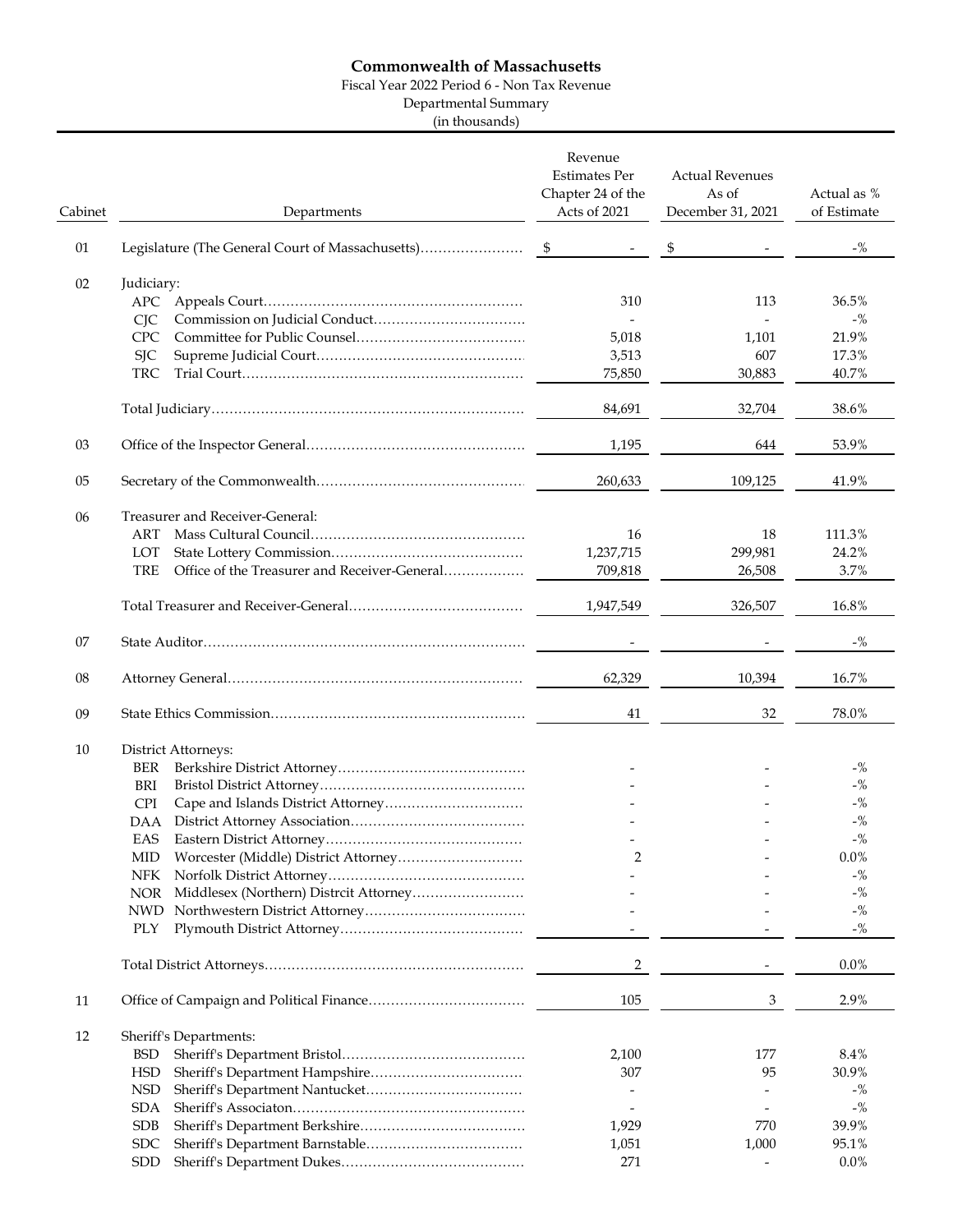|         |                                                                    | Revenue              |                        |             |
|---------|--------------------------------------------------------------------|----------------------|------------------------|-------------|
|         |                                                                    | <b>Estimates Per</b> | <b>Actual Revenues</b> |             |
|         |                                                                    | Chapter 24 of the    | As of                  | Actual as % |
| Cabinet | Departments                                                        | Acts of 2021         | December 31, 2021      | of Estimate |
|         | <b>SDE</b>                                                         | 2,011                | 27                     | 1.3%        |
|         | <b>SDF</b>                                                         | 2,073                | 49                     | 2.4%        |
|         | <b>SDH</b>                                                         | 4,190                | 712                    | 17.0%       |
|         | <b>SDM</b>                                                         | 251                  | 16                     | 6.4%        |
|         | <b>SDN</b>                                                         | 2,560                | 579                    | 22.6%       |
|         |                                                                    |                      |                        |             |
|         | <b>SDP</b>                                                         | 16,300               | 3,459                  | 21.2%       |
|         | <b>SDS</b>                                                         | 2,174                |                        | $0.0\%$     |
|         | <b>SDW</b>                                                         | 45,000               | 19                     | 0.0%        |
|         |                                                                    | 35,262               | 6,903                  | 19.6%       |
| 13      |                                                                    |                      |                        | $-$ %       |
| 16      |                                                                    | 141,022              | 71,517                 | 50.7%       |
| 17      |                                                                    | 7                    |                        | $0.0\%$     |
|         |                                                                    |                      |                        |             |
| 18      |                                                                    | 1,226,094            | 282,195                | 23.0%       |
| 19      | Executive Office for Administration and Finance:                   |                      |                        |             |
|         |                                                                    | 392                  | 26                     | 6.6%        |
|         | Executive Office for Administration and Finance<br>ANF             | 129,823              | 3,813                  | 2.9%        |
|         | ATB                                                                | 1,755                | 1,285                  | 73.2%       |
|         | <b>BSB</b>                                                         |                      |                        | $-$ %       |
|         | <b>CSC</b>                                                         | 12                   | 8                      | 66.7%       |
|         | Division of Capital Asset Management and Maintenance<br><b>DCP</b> | 15,870               | 15,052                 | 94.8%       |
|         |                                                                    |                      |                        |             |
|         | DOR <sub>.</sub>                                                   | 220,191              | 124,649                | 56.6%       |
|         | <b>GIC</b>                                                         | 1,216,728            | 137,951                | 11.3%       |
|         | HPC                                                                | 11,800               | 2,190                  | 18.6%       |
|         | <b>HRD</b>                                                         | 2,511                | 17,333                 | 690.3%      |
|         | LIB                                                                |                      |                        | $-$ %       |
|         | <b>OSD</b>                                                         | 19,231               | 14,888                 | 77.4%       |
|         | PER<br>Public Employee Retirement Administration                   |                      |                        | $-$ %       |
|         | TRB<br>Massachusetts Teachers' Retirement System                   |                      | 2,102                  | N/A         |
|         | Total Executive Office For Administration and Finance              | 1,618,313            | 319,297                | 19.7%       |
| 20      | Executive Office of Energy and Environmental Affairs:              |                      |                        |             |
|         | Department of Agricultural Resources<br>AGR                        | 6,937                | 2,289                  | 33.0%       |
|         | Department of Conservation & Recreation<br><b>DCR</b>              | 31,355               | 10,196                 | 32.5%       |
|         |                                                                    |                      |                        |             |
|         | DPU                                                                | 34,101               | 3,509                  | 10.3%       |
|         | <b>ENE</b>                                                         | 5,901                |                        | $0.0\%$     |
|         | Executive Office of Energy and Environmental Affairs<br><b>ENV</b> | 4,956                | 2,063                  | 41.6%       |
|         | Department of Environmental Protection<br>EQE                      | 34,635               | 18,058                 | 52.1%       |
|         | FWE                                                                | 20,532               | 8,407                  | 40.9%       |
|         | Total Executive Office of Environmental Affairs                    | 138,417              | 44,522                 | 32.2%       |
| 45      | Executive Office for Health and Human Services:                    |                      |                        |             |
|         | CHE                                                                | 9,054                | 4,480                  | 49.5%       |
|         |                                                                    | 173,089              | 61,190                 | 35.4%       |
|         |                                                                    |                      |                        | 47.0%       |
|         | DMR                                                                | 894,882              | 420,554                |             |
|         | <b>DPH</b>                                                         | 259,211              | 130,922                | 50.5%       |
|         | <b>DSS</b>                                                         | 307,888              | 132,830                | 43.1%       |
|         | <b>DYS</b>                                                         | 8,457                | 893                    | 10.6%       |
|         | Secretary of Health and Human Services<br><b>EHS</b>               | 13,157,847           | 6,373,962              | 48.4%       |
|         | ELD                                                                | 132,887              | 43,419                 | 32.7%       |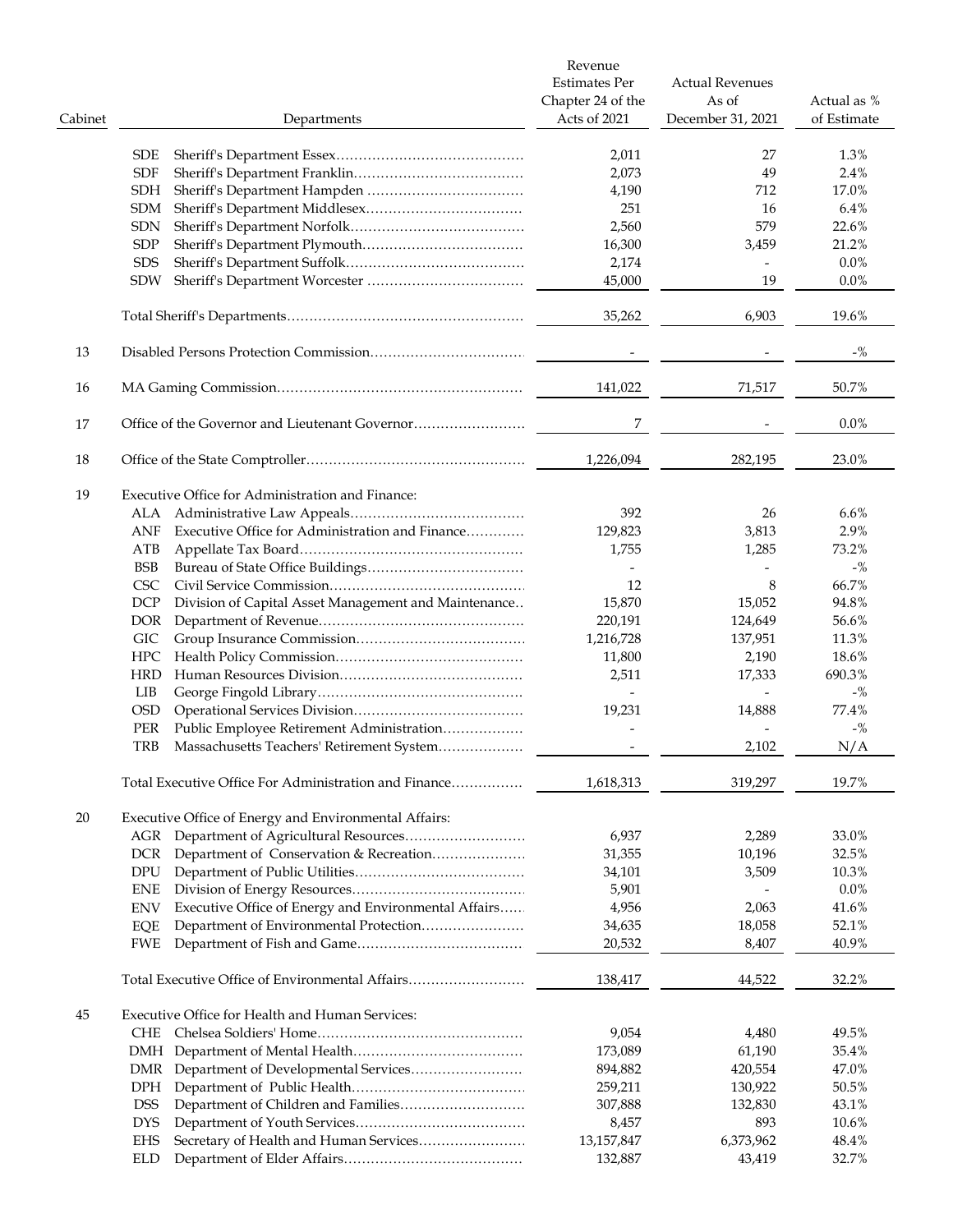| Cabinet | Departments                                                    | Revenue<br><b>Estimates Per</b><br>Chapter 24 of the<br>Acts of 2021 | <b>Actual Revenues</b><br>As of<br>December 31, 2021 | Actual as %<br>of Estimate |
|---------|----------------------------------------------------------------|----------------------------------------------------------------------|------------------------------------------------------|----------------------------|
|         |                                                                |                                                                      |                                                      |                            |
|         |                                                                | 12,615                                                               | 3,033                                                | 24.0%                      |
|         | Massachusetts Commission for the Blind<br><b>MCB</b>           | 4,287                                                                | 920                                                  | 21.5%                      |
|         | Massachusetts Commission for the Deaf<br>MCD.                  | 170                                                                  | 103                                                  | 60.6%                      |
|         | Massachusetts Rehabilitation Commission<br>MRC                 | 7,427                                                                | 828                                                  | 11.1%                      |
|         | <b>VET</b>                                                     | 831                                                                  | 437                                                  | 52.6%                      |
|         | WEL                                                            | 477,505                                                              | 155,938                                              | 32.7%                      |
|         | Total Executive Office Health and Human Services               | 15,446,150                                                           | 7,329,509                                            | 47.5%                      |
| 50      | Executive Office of Technology Services & Security             | 2,734                                                                | 7,691                                                | 281.3%                     |
| 65      |                                                                | 667,000                                                              | 334,307                                              | 50.1%                      |
| 68      |                                                                | 4,030                                                                | 2,644                                                | 65.6%                      |
| 69      |                                                                | 17,499                                                               | 14,438                                               | 82.5%                      |
| 71      |                                                                | 2                                                                    | 2                                                    | 100.0%                     |
|         |                                                                |                                                                      |                                                      |                            |
| 73      | <b>Executive Office of Education</b>                           |                                                                      |                                                      |                            |
|         | BCC                                                            | 150                                                                  |                                                      | $0.0\%$                    |
|         | BHC                                                            | 150                                                                  |                                                      | 0.0%                       |
|         | <b>BRC</b>                                                     | 410                                                                  |                                                      | 0.0%                       |
|         | <b>BSC</b>                                                     | 50                                                                   |                                                      | $0.0\%$                    |
|         | CCC                                                            | 305                                                                  | 120                                                  | 39.3%                      |
|         | Department of Elementary and Secondary Education<br><b>DOE</b> | 6,458                                                                | 120,168                                              | 1860.8%                    |
|         | <b>EDU</b>                                                     | $\overline{\phantom{0}}$                                             |                                                      | $-$ %                      |
|         | Department of Early Education and Care<br>EEC                  | 254,869                                                              | 107,455                                              | 42.2%                      |
|         | <b>FRC</b>                                                     | 153                                                                  |                                                      | $0.0\%$                    |
|         | FSC                                                            | 648                                                                  | 6                                                    | 0.9%                       |
|         | GCC                                                            | 100                                                                  | 61                                                   | 61.0%                      |
|         | HCC                                                            | 420                                                                  |                                                      | $0.0\%$                    |
|         | MAS                                                            | 610                                                                  | 122                                                  | 20.0%                      |
|         |                                                                | 326                                                                  | 95                                                   | 29.1%                      |
|         | MCA Massachusetts College of Art and Design                    | 180                                                                  | $\overline{\phantom{a}}$                             | $0.0\%$                    |
|         |                                                                | 228                                                                  | 30                                                   | 13.2%                      |
|         |                                                                | $\overline{\phantom{a}}$                                             |                                                      | $-$ %                      |
|         |                                                                | 320                                                                  | 70                                                   | 21.9%                      |
|         |                                                                |                                                                      |                                                      | $-$ %                      |
|         |                                                                |                                                                      |                                                      |                            |
|         |                                                                | 263                                                                  | 223                                                  | 84.8%                      |
|         | NSC                                                            | 31                                                                   |                                                      | 0.0%                       |
|         | Quinsigamond Community College<br>QCC                          | 182                                                                  | 65                                                   | 35.7%                      |
|         | RCC                                                            | 530                                                                  |                                                      | $0.0\%$                    |
|         | RGT                                                            |                                                                      | 1,942                                                | N/A                        |
|         | SSA                                                            | 1,012                                                                | 459                                                  | 45.4%                      |
|         | Springfield Technical Community College<br><b>STC</b>          | 344                                                                  | 191                                                  | 55.5%                      |
|         | UMS                                                            | 100,000                                                              | 46,252                                               | 46.3%                      |
|         | WOR                                                            | 450                                                                  |                                                      | $0.0\%$                    |
|         |                                                                | 125                                                                  | $\overline{\phantom{a}}$                             | $0.0\%$                    |
|         |                                                                | 368,314                                                              | 277,259                                              | 75.3%                      |
| 77      |                                                                | 34,643                                                               | 25,304                                               | 73.0%                      |
| 80      | <b>Executive Office Public Safety:</b>                         |                                                                      |                                                      |                            |
|         |                                                                | 75,000                                                               | 5,215                                                | 7.0%                       |
|         | CHS                                                            | 13,466                                                               | 7,146                                                | 53.1%                      |
|         |                                                                |                                                                      |                                                      |                            |